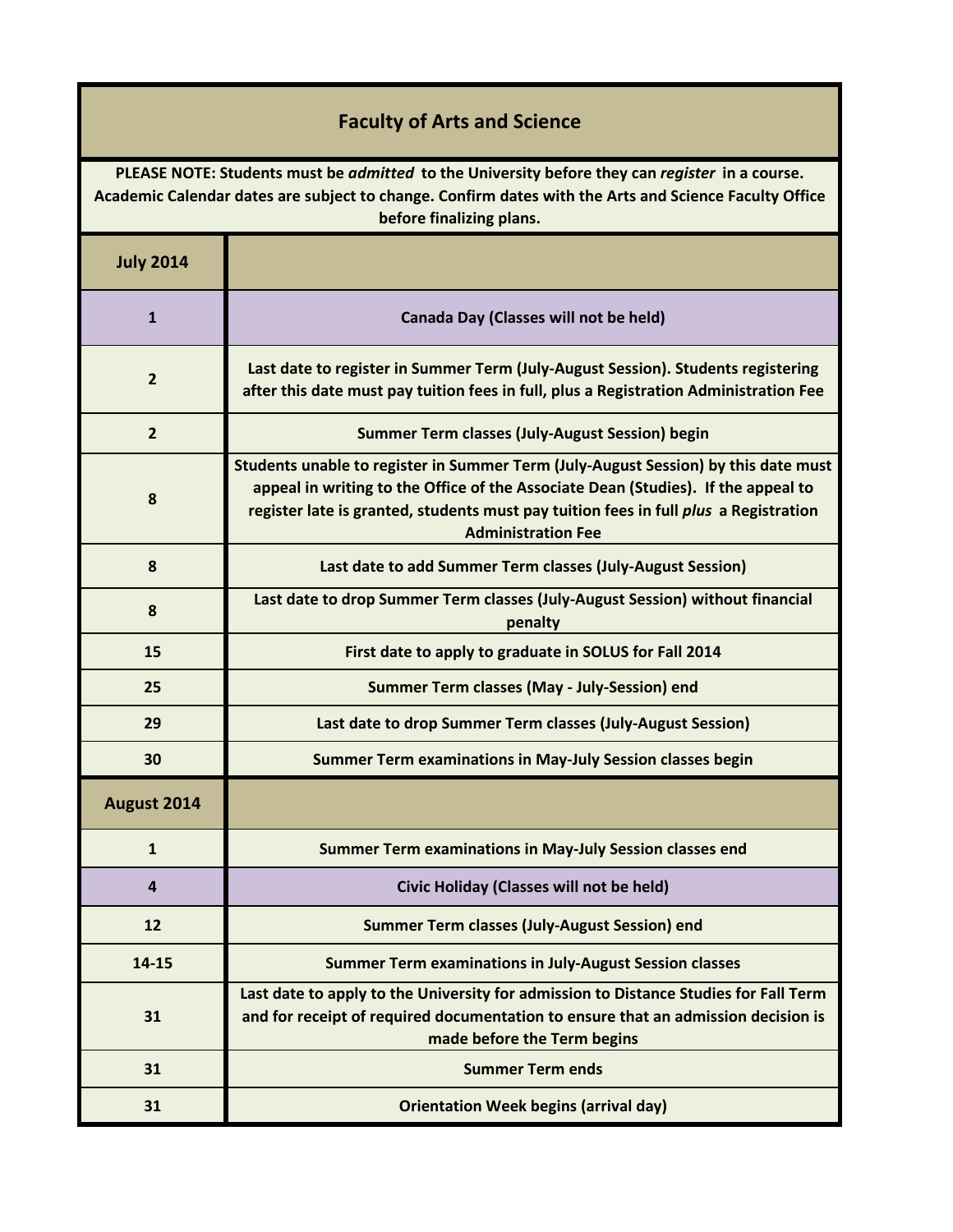| September 2014 |                                                                                                                                                                                                                                                            |
|----------------|------------------------------------------------------------------------------------------------------------------------------------------------------------------------------------------------------------------------------------------------------------|
| $\mathbf{1}$   | <b>Fall Term begins</b>                                                                                                                                                                                                                                    |
| $\mathbf{1}$   | Tuition fees due in full for both Fall and Winter Terms                                                                                                                                                                                                    |
| $\mathbf{1}$   | Labour Day (University closed)                                                                                                                                                                                                                             |
| $\overline{2}$ | <b>Welcoming Ceremony for new students</b>                                                                                                                                                                                                                 |
| 3              | Time period to add and drop classes begins                                                                                                                                                                                                                 |
| 8              | <b>Fall Term classes begin</b>                                                                                                                                                                                                                             |
| 19             | Students unable to register in Fall Term by this date must appeal in writing to the<br>Office of the Associate Dean (Studies). If the appeal to register late is granted,<br>students must pay tuition fees in full plus a Registration Administration Fee |
| 19             | Last date to add Fall Term and multi-term classes                                                                                                                                                                                                          |
| 19             | Last date to drop Fall Term and multi-term classes without financial penalty                                                                                                                                                                               |
| October 2014   |                                                                                                                                                                                                                                                            |
| 13             | <b>Thanksgiving Day (University closed)</b>                                                                                                                                                                                                                |
| 15             | Last date to apply for admission to the Upper-Year Program at the Bader<br><b>International Study Centre for Winter Term</b>                                                                                                                               |
| 15             | Last date to apply in SOLUS to graduate for Fall 2014                                                                                                                                                                                                      |
| 16             | <b>University Day</b>                                                                                                                                                                                                                                      |
| 31             | Last date to drop Fall Term classes                                                                                                                                                                                                                        |
| November 2014  |                                                                                                                                                                                                                                                            |
| $\overline{7}$ | Last date to apply for accommodation for an official examination conflict for the<br><b>December examination session</b>                                                                                                                                   |
| 11             | Remembrance Day (Classes cancelled 10:30 - 11:30 a.m.)                                                                                                                                                                                                     |
| $20 - 21$      | <b>Fall Convocation (TENTATIVE)</b>                                                                                                                                                                                                                        |
| 28             | <b>Fall Term classes end</b>                                                                                                                                                                                                                               |
| 29             | Fall Term pre-examination study period begins                                                                                                                                                                                                              |
| December 2014  |                                                                                                                                                                                                                                                            |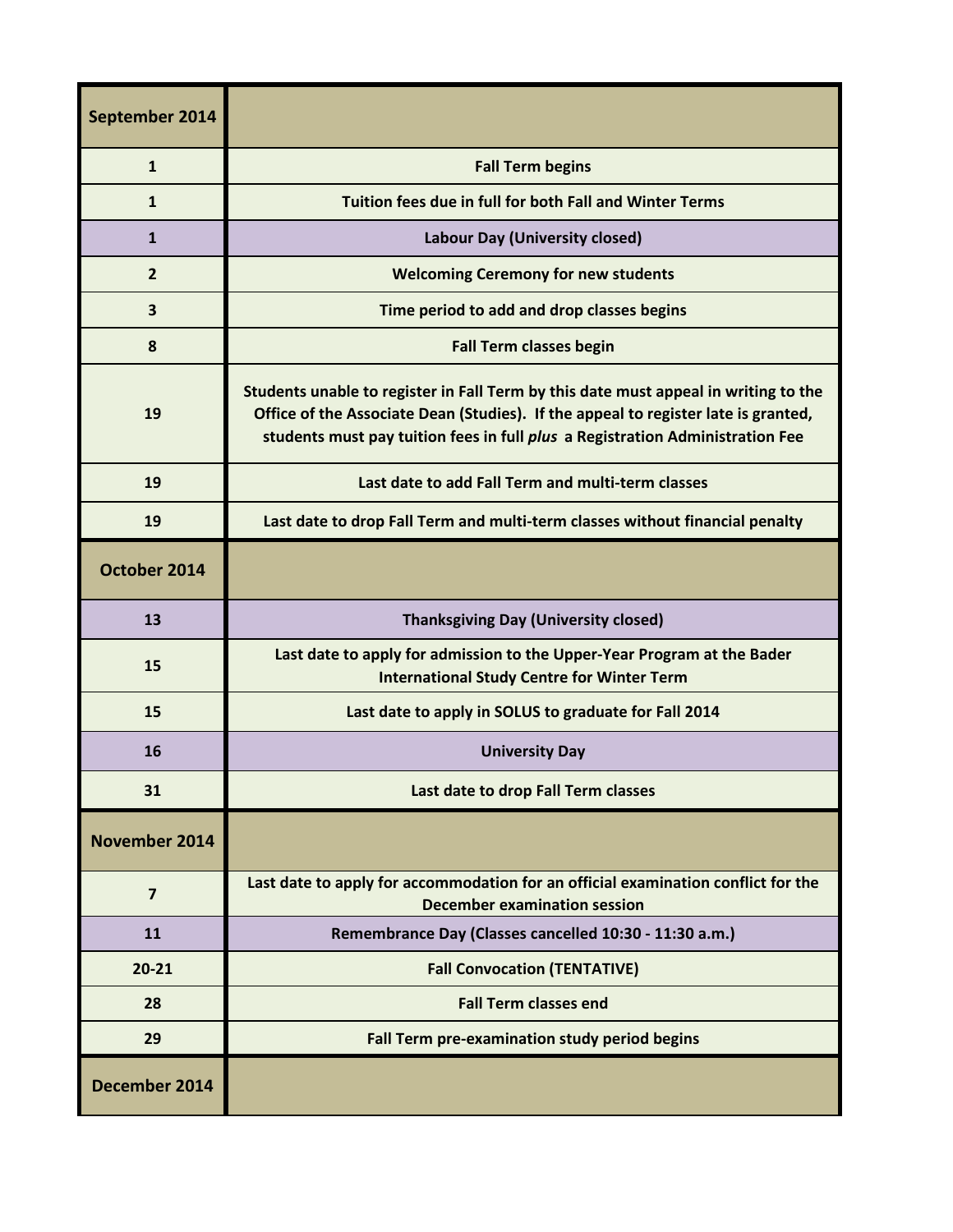| $\mathbf{1}$            | First date to apply to graduate in SOLUS for Spring 2015                                                                                                                                                                                                     |
|-------------------------|--------------------------------------------------------------------------------------------------------------------------------------------------------------------------------------------------------------------------------------------------------------|
| $\mathbf{1}$            | Last date for Queen's students to apply for admission to Dual or Second Degree<br><b>Programs for Winter Term</b>                                                                                                                                            |
| $\overline{2}$          | Fall Term pre-examination study period ends                                                                                                                                                                                                                  |
| $3 - 18$                | Final examinations in Fall Term classes and mid-year tests in multi-term classes                                                                                                                                                                             |
| 6                       | <b>Commemoration Day (academics cancelled)</b>                                                                                                                                                                                                               |
| 31                      | <b>Fall Term ends</b>                                                                                                                                                                                                                                        |
| 31                      | Last date to apply to the University for admission as a part-time student to Distance<br>Studies for Winter Term and for receipt of required documentation to ensure that an<br>admission decision is made before the Term begins.                           |
| January 2015            |                                                                                                                                                                                                                                                              |
| $\mathbf{1}$            | New Year's Day (all classes cancelled)                                                                                                                                                                                                                       |
| $\mathbf{1}$            | <b>Winter Term begins</b>                                                                                                                                                                                                                                    |
| 5                       | <b>Winter Term classes begin</b>                                                                                                                                                                                                                             |
| 9                       | Last date to apply to the International Programs Office for exchange programs for<br>2015-2016                                                                                                                                                               |
| 16                      | Students unable to register in Winter Term by this date must appeal in writing to the<br>Office of the Associate Dean (Studies). If the appeal to register late is granted,<br>students must pay tuition fees in full plus a Registration Administration Fee |
| 16                      | Last date to add Winter Term classes                                                                                                                                                                                                                         |
| 16                      | Last date to drop Winter Term classes without financial penalty                                                                                                                                                                                              |
| <b>February 2015</b>    |                                                                                                                                                                                                                                                              |
| 16                      | <b>Family Day (classes will not be held)</b>                                                                                                                                                                                                                 |
| $17 - 20$               | <b>Reading Week (all classes cancelled)</b>                                                                                                                                                                                                                  |
| 27                      | Last date to drop Winter Term classes                                                                                                                                                                                                                        |
| <b>March 2015</b>       |                                                                                                                                                                                                                                                              |
| $\overline{2}$          | <b>Registration for Summer Term classes begins</b>                                                                                                                                                                                                           |
| $\overline{\mathbf{z}}$ | Last date to apply for accommodation for an official examination conflict for the<br><b>April examination session</b>                                                                                                                                        |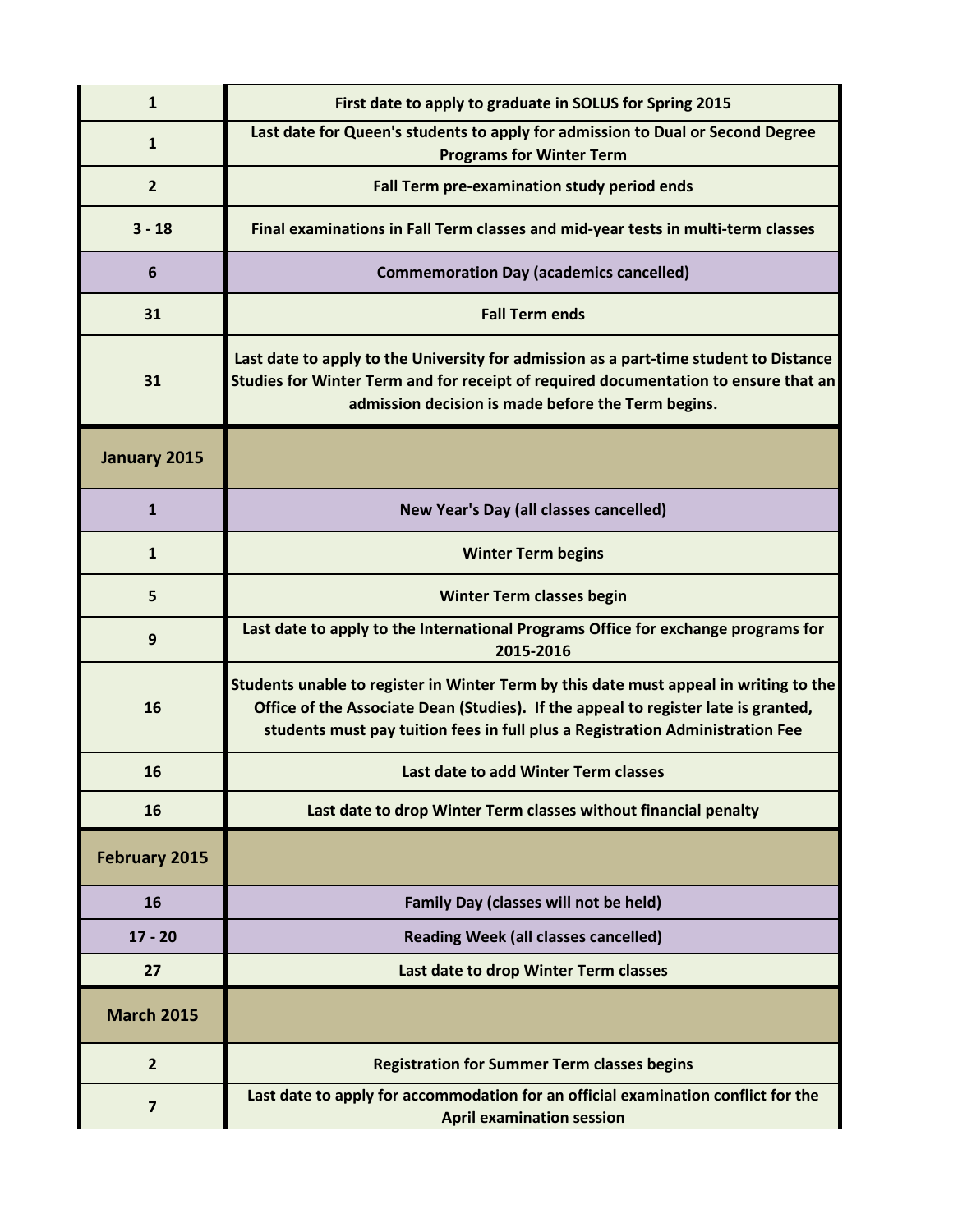| 15                | Last date to apply for admission to the Upper-Year Program at the Bader<br>International Study Centre for Summer Term (May-June Session).                                                                                                                                                               |
|-------------------|---------------------------------------------------------------------------------------------------------------------------------------------------------------------------------------------------------------------------------------------------------------------------------------------------------|
| <b>April 2015</b> |                                                                                                                                                                                                                                                                                                         |
| $\mathbf{1}$      | Last day to apply for a Dual Degree (Summer Term)                                                                                                                                                                                                                                                       |
| $\overline{2}$    | <b>Winter Term classes end</b>                                                                                                                                                                                                                                                                          |
| 3                 | <b>Good Friday (University closed)</b>                                                                                                                                                                                                                                                                  |
| $4 - 8$           | Winter Term pre-exam study period                                                                                                                                                                                                                                                                       |
| $9 - 25$          | Final examinations in Winter Term and multi-term classes                                                                                                                                                                                                                                                |
| 30                | Last date to apply to the University for admission to Distance Studies for Summer<br>Term (May-June and May-July Sessions) and for receipt of required documentation<br>to ensure that an admission decision is made before the Term begins                                                             |
| 30                | <b>Winter Term ends</b>                                                                                                                                                                                                                                                                                 |
| 30                | Last date to apply to graduate in SOLUS in Spring 2014                                                                                                                                                                                                                                                  |
| <b>May 2015</b>   |                                                                                                                                                                                                                                                                                                         |
| $\mathbf{1}$      | <b>Summer Term begins</b>                                                                                                                                                                                                                                                                               |
| $\mathbf{1}$      | <b>Tuition fees due in full for all Summer Term Sessions</b>                                                                                                                                                                                                                                            |
| $\overline{4}$    | Students unable to register in Summer Term (May-June and May-July Sessions) by                                                                                                                                                                                                                          |
|                   | this date must pay tuition fees in full plus a Registration Administration Fee                                                                                                                                                                                                                          |
| 4                 | Summer Term classes (May-June and May-July Sessions) begin                                                                                                                                                                                                                                              |
| 8                 | Students unable to register in Summer Term (May-June and May-July Sessions) by<br>this date must appeal in writing to the Office of the Associate Dean (Studies). If the<br>appeal to register late is granted, students must pay tuition fees in full plus a<br><b>Registration Administration Fee</b> |
| 8                 | Last date to add Summer Term classes (May-June and May-July Sessions)                                                                                                                                                                                                                                   |
| 8                 | Last date to drop Summer Term classes (May-June Session) without financial penalty                                                                                                                                                                                                                      |
| 8                 | Last date to apply for admission to the Upper-Year Program at the Bader<br><b>International Study Centre for Summer Term (June-July Session)</b>                                                                                                                                                        |
| 15                | Last date to drop Summer Term classes (May-July Session) without financial penalty                                                                                                                                                                                                                      |
| 18                | Victoria Day (classes will not be held)                                                                                                                                                                                                                                                                 |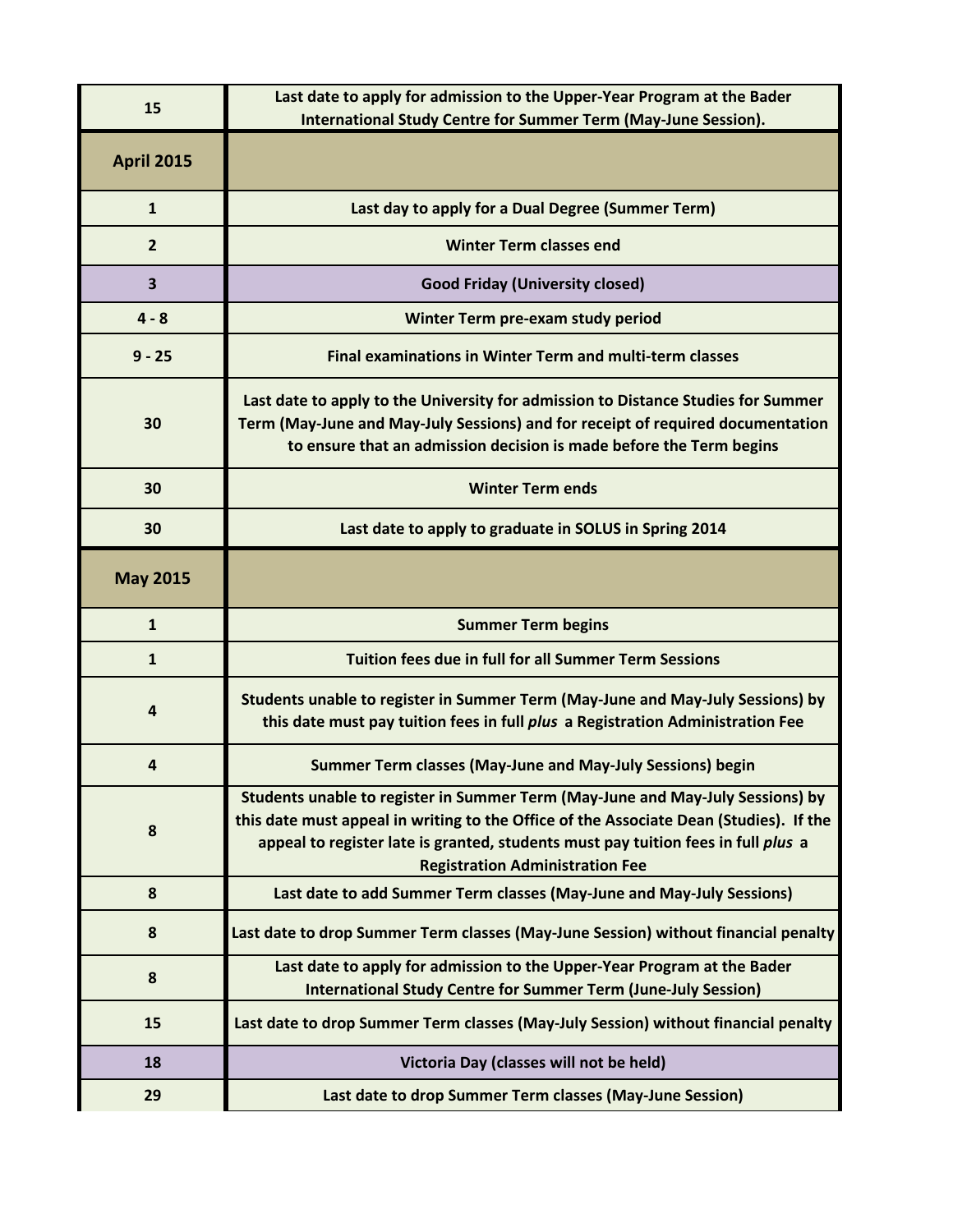| <b>June 2015</b> |                                                                                                                                                                                                                                                                                  |
|------------------|----------------------------------------------------------------------------------------------------------------------------------------------------------------------------------------------------------------------------------------------------------------------------------|
| <b>NOTE:</b>     | Spring 2015 Convocation: Dates will be determined in Fall 2014. Please refer to<br>http://www.queensu.ca/registrar/currentstudents/convocation/ceremonies.html<br>to view these dates.                                                                                           |
| $\mathbf{1}$     | Last date to apply to the University for admission to Distance Studies for Summer<br><b>Term (July-August Session)</b>                                                                                                                                                           |
| $\mathbf{1}$     | Last date to apply to the University for admission as a part-time student for Fall Term                                                                                                                                                                                          |
| $\mathbf{1}$     | Last date for Queen's students to apply for admission to a Dual Degree Program for<br><b>Fall Term</b>                                                                                                                                                                           |
| $\mathbf{1}$     | Last date for Queen's students to apply to transfer into the Faculty of Arts and<br><b>Science for Fall Term</b>                                                                                                                                                                 |
| $\mathbf{1}$     | Last date to apply to the University for upper-year full-time admission for Fall Term<br>from another post-secondary institution.                                                                                                                                                |
| 15               | <b>Summer Term classes (May-June Session) end</b>                                                                                                                                                                                                                                |
| 15               | Last date for receipt of required documentation from students seeking admission for<br>Summer Term (July-August Session) and Fall Term to full-or part-time study,<br>including transfer students, to ensure that an admission decision is made before the<br><b>Terms begin</b> |
| $18 - 19$        | <b>Summer Term examinations in May-June session classes (TENTATIVE)</b>                                                                                                                                                                                                          |
| 26               | Last date to drop Summer Term classes (May-July Session)                                                                                                                                                                                                                         |
| 30               | Last date to apply for admission to the Upper-Year Program at the Bader<br><b>International Study Centre for Fall Term</b>                                                                                                                                                       |
| <b>July 2015</b> |                                                                                                                                                                                                                                                                                  |
| $\mathbf{1}$     | Canada Day (Classes will not be held)                                                                                                                                                                                                                                            |
| $\overline{2}$   | Students unable to register in Summer Term (July-August Session) by this date must<br>pay tuition fees in full, plus a Registration Administration Fee                                                                                                                           |
| $\overline{2}$   | Summer Term classes (July-August Session) begin                                                                                                                                                                                                                                  |
| 8                | Students unable to register in Summer Term (July-August Session) by this date must<br>appeal in writing to the Office of the Associate Dean (Studies) and pay tuition fees in<br>full plus a Registration Administration Fee                                                     |
| 8                | Last date to add Summer Term classes (July-August Session)                                                                                                                                                                                                                       |
| 8                | Last date to drop Summer Term classes (July-August Session) without financial<br>penalty                                                                                                                                                                                         |
| 15               | First date to apply in SOLUS to graduate for Fall 2015                                                                                                                                                                                                                           |
| 24               | <b>Summer Term classes (May-July Session) end</b>                                                                                                                                                                                                                                |